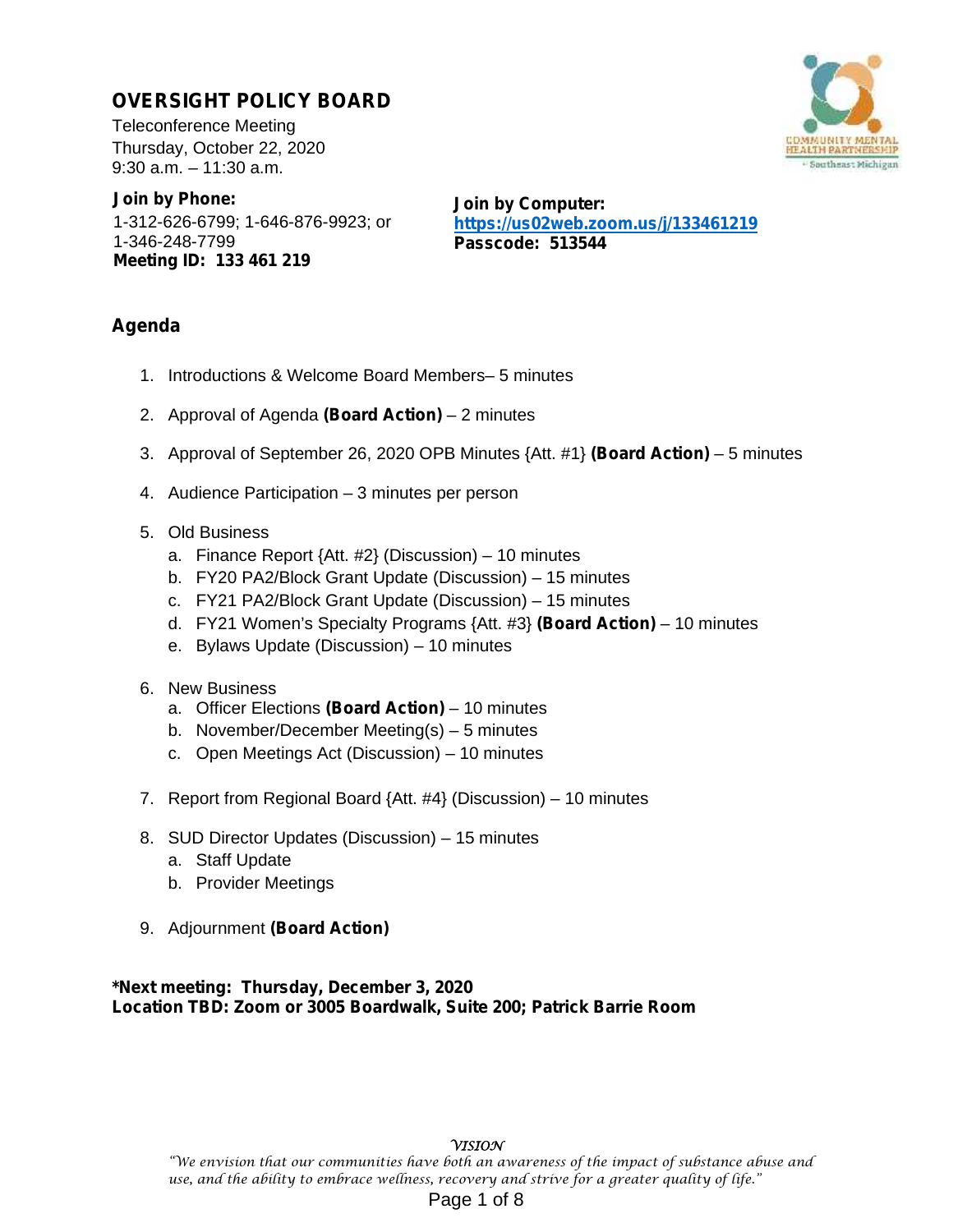# **Lenawee-Livingston-Monroe-Washtenaw Oversight Policy Board Minutes September 24, 2020 Meeting held electronically via Zoom software**

Members Present: Amy Fullerton, Mark Cochran, William Green, Ricky Jefferson, John Lapham, Susan Longsworth, Molly Welch Marahar, Tom Waldecker Members Absent: Kim Comerzan, Dianne McCormick, Frank Nagle, Dave O'Dell, Ralph Tillotson, Monique Uzelac Guests: Staff Present: Stephannie Weary, James Colaianne, Nicole Adelman, Matt Berg, Victor Absil, CJ Witherow, Michelle Sucharski

Board Chair D. Oblak called the meeting to order at 9:30 a.m.

- 1. Introductions
- 2. Approval of the Agenda **Motion by J. Lapham, supported by M. Welch Marahar, to approve the agenda Motion carried**

Voice vote, no nays

**Motion by J. Lapham, supported by W. Green, to add agenda item 5d – PA2 Discussion to the agenda Motion carried** Vote

Yes: Cochran, Fullerton, Green, Jefferson, Lapham, Longsworth, Welch Marahar, Oblak No: Waldecker

Absent: Comerzan, McCormick, Nagle, O'Dell, Tillotson, Uzelac

- 3. Approval of the August 27, 2020 Oversight Policy Board minutes **Motion by M. Cochran, supported by M. Welch Marahar, to approve the August 27, 2020 OPB minutes Motion carried** Voice vote, no nays
- 4. Audience Participation
	- None

# 5. Old Business

- a. Finance Report
	- M. Berg presented.
- b. SUD FY21 Budget Update
	- M. Berg provided a status overview for the FY21 budget. The following discussion regarding PA2 and the block grant will supersede what is currently in the FY21 budget. An updated, final FY21 budget will be presented to OPB next month.
- c. FY20 PA2/Block Grant Update {Att. #3} (Board Action) 15 minutes
	- Staff were notified by the state that the region will not be receiving the full amendment amount for FY20 (nor will any PIHP). The state has a \$15 mil overallocation that it needs to address.
	- The PIHP did not overspend by \$15 mil for FY20. The state duplicated a number of programs erroneously in EGRAMS.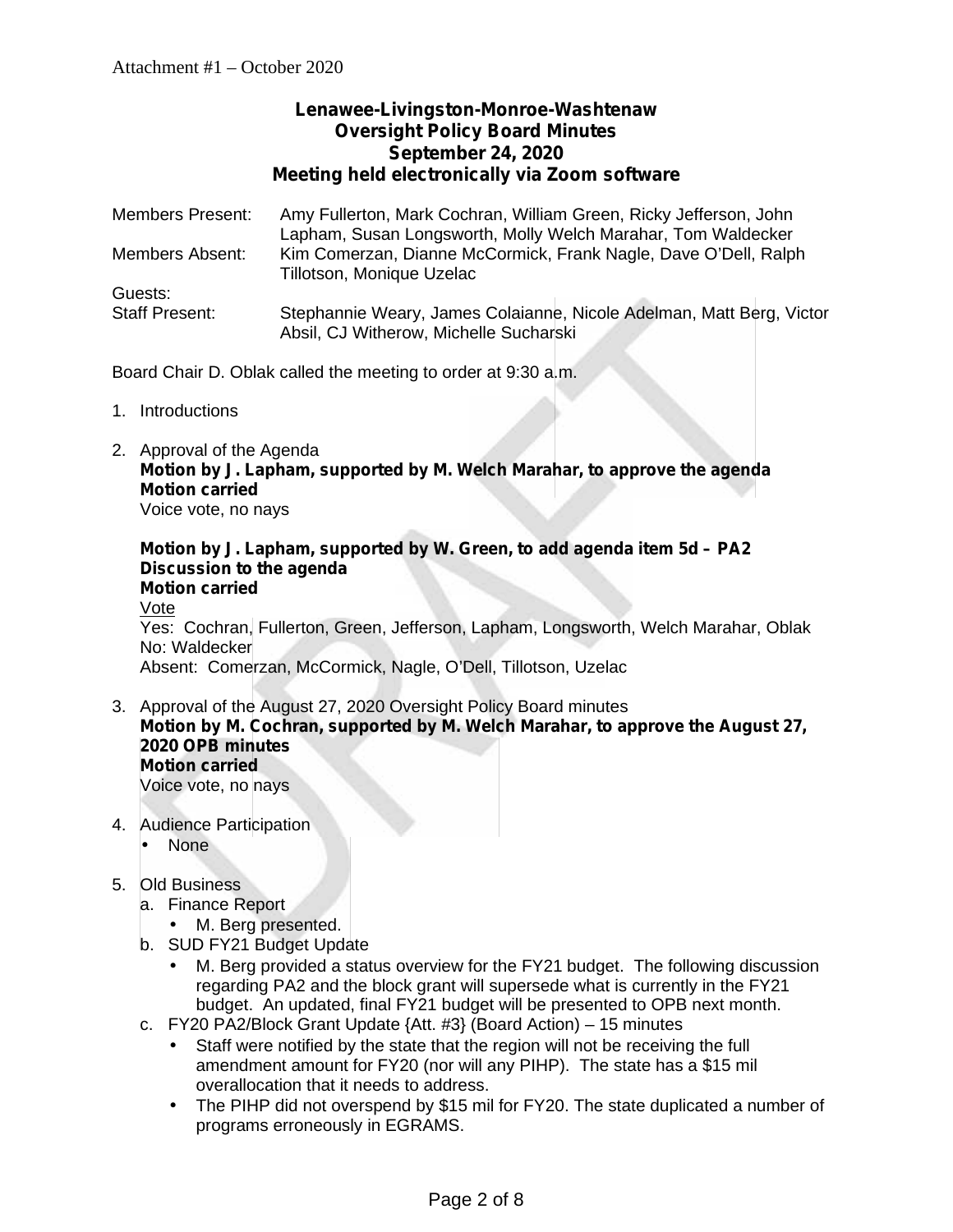# Attachment #1 – October 2020

- PA2 will need to be used to cover some programming due to the state's over allocation. The FY21 budget was in part based on FY20 allocations (including the misallocations) by the state, which means FY21 will be impacted.
- Monroe was impacted the most because has the smallest PA2 balance available. PA2 dollars are county specific.

### **Motion by W. Green, supported by M. Welch Marahar, to approve FY20 PA2 allocations by county Motion carried**

Vote

Yes: Cochran, Fullerton, Green, Lapham, Longsworth, Welch Marahar, Oblak, **Waldecker** 

No:

Absent: Comerzan, Jefferson\*, McCormick, Nagle, O'Dell, Tillotson, Uzelac \*not presented in the meeting for this vote

# d. Monroe PA2 discussion

- PA2 reserves for Monroe are much lower than for the other 3 counties.
- M. Cochran advised that he would abstain from any votes on this matter, as he is the Chair of Monroe's SUD Coalition.
- T. Waldecker requested that OPB discussion about Monroe PA2 be deferred until coalition can have a discussion.
- N. Adelman relayed message from an email from Kim Comerzan, who was not able to be present at meeting. She also wished there was more time to discuss prior to a vote, and asked to ensure the least amount of harm be done to Monroe programming
- J. Colaianne advised that if OPB were able to agree today to defund Monroe CMH's award, that would allow more time, and funding, for review and discussion regarding the rest of the awards.

# **Motion by T. Waldecker, supported by W. Green, to rescind the FY21 PA2 award to Monroe CMH**

**Motion carried**

Vote

Yes: Fullerton, Green, Jefferson, Lapham, Longsworth, Welch Marahar, Oblak, **Waldecker** Abstain: Cochran No:

Absent: Comerzan, McCormick, Nagle, O'Dell, Tillotson, Uzelac

### **Motion by T. Waldecker, supported by W. Green, to create a subcommittee of Monroe OPB members to review the proposed FY21 PA2 award revisions for Monroe motion Motion carried**

Voice vote, no nays

- e. Bylaws Update (Discussion) 10 minutes.
	- M. Cochran, T. Waldecker, N. Adelman and J. Colaianne met to review bylaws. They will meet again before bringing proposed changes to the board.
	- Some areas of discussion at the meeting:
		- o Allowing for electronic meetings to continue, as long as quorum in the room.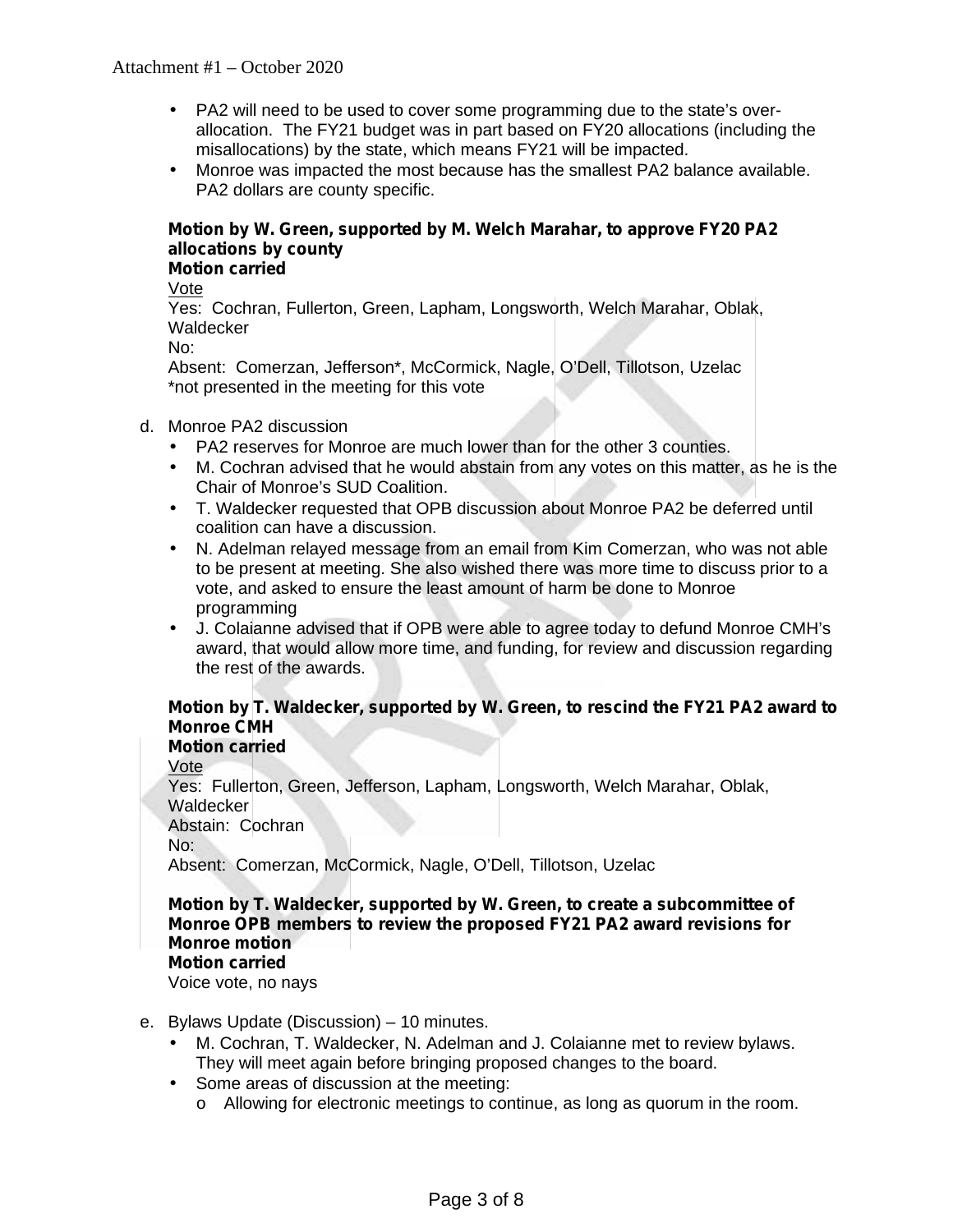# Attachment #1 – October 2020

- o A Conflict of Interest policy which board members would sign initially and annually.
- o Attendance, reenforcing the attendance policy.
- 6. New Business
	- a. Officer Elections
		- Staff will manage the nomination/election process, to be held in October.
	- b. November/December Meeting(s) 10 minutes
		- OPB combined the November/December meetings, to be held December 3.
- 7. Report from Regional Board
	- J. Colaianne provided an overview of activities at the recent Regional Board meeting, including the approval of FY21 budget contracts, review/approval of the employee handbook, an extension of the \$2/hr wage increase through October at last night's special board meeting.
	- The region is projecting to stay in the surplus for  $FY21$ .
- 8. SUD Director Updates
	- a. Staff Update
		- K. Postmus has taken a position at another agency. Her last day will be October 2.
	- b. Monroe SSP
		- Syringe Service Program The state asked the PIHP to convene a meeting of Monroe stakeholders to discuss an expansion into Monroe County. Kim Comerzan, Lisa Jennings, Vicky Loveland were included in the meeting with N. Adelman.
- 9. Adjournment

# **Motion by T. Waldecker, supported by M. Cochran, to adjourn the meeting Motion carried**

Voice vote, no nays

Meeting adjourned at 10:50 a.m.

**Next meeting: October 22, 2020 Location TBD**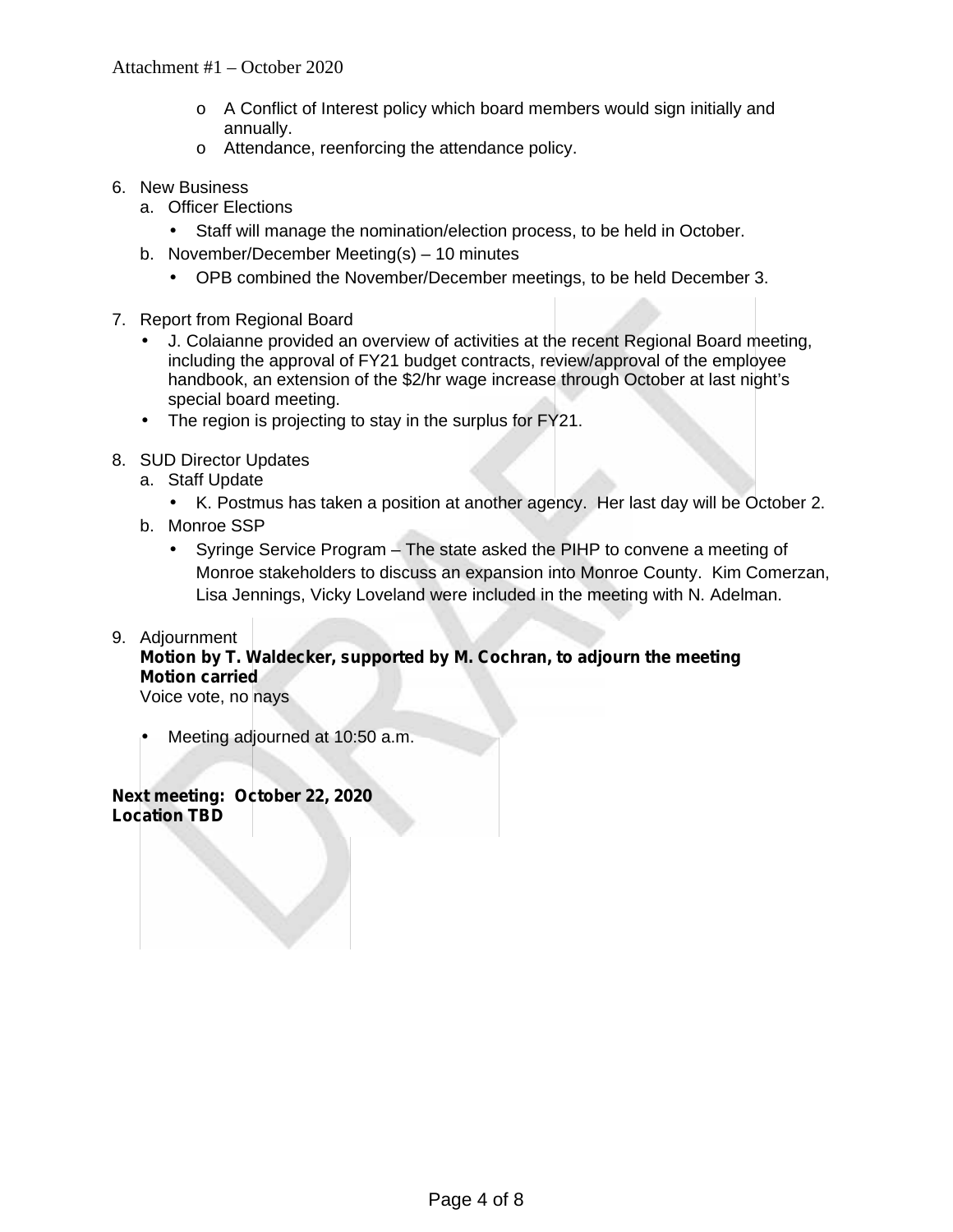#### Community Mental Health Partnership Of Southeast Michigan SUD SUMMARY OF REVENUE AND EXPENSE BY FUND

AUGUST 2020 Preliminary FYTD

| <b>Summary Of Revenue &amp; Expense</b> |              |                       |                         |                         |                          |                |                         |                       |           |           |                         |                      |            |           |                         |            |              |            |
|-----------------------------------------|--------------|-----------------------|-------------------------|-------------------------|--------------------------|----------------|-------------------------|-----------------------|-----------|-----------|-------------------------|----------------------|------------|-----------|-------------------------|------------|--------------|------------|
|                                         |              | <b>Funding Source</b> |                         |                         |                          |                |                         |                       |           |           | <b>Total Funding</b>    |                      | FY 19      |           |                         |            |              |            |
|                                         |              | Medicaid              |                         | <b>Healthy Michigan</b> |                          | SUD - CBG/WSS  |                         | SUD - SOR/SORS        |           | SUD - STR |                         | <b>Gambling Prev</b> |            | SUD-PA2   |                         | Sources    |              | <b>YTD</b> |
| <b>Revenues</b>                         |              |                       |                         |                         |                          |                |                         |                       |           |           |                         |                      |            |           |                         |            |              |            |
| <b>Funding From MDHHS</b>               |              | 2,905,701             |                         | 6,157,441               |                          | 2,896,812      |                         | 696,193               |           | 558,402   |                         | 33,268               |            |           | \$                      | 13,247,818 | <b>S</b>     | 7,995,179  |
| PA2/COBO Tax Funding Current Year       |              |                       |                         |                         |                          |                |                         |                       |           |           |                         |                      |            | 1,690,426 | \$                      | 1,690,426  | $\sqrt{3}$   | 1,085,034  |
| PA2/COBO Reserve Utilization            |              |                       |                         |                         |                          |                |                         |                       |           |           |                         |                      |            |           |                         |            |              | 912,585    |
| Other                                   |              |                       |                         |                         |                          |                |                         |                       |           |           |                         |                      |            |           |                         |            |              |            |
| <b>Total Revenues</b>                   | -\$          | 2,905,701             | s,                      | 6,157,441               | s,                       | 2,896,812      | $\overline{\mathbf{s}}$ | 696,193               | \$        | 558,402   | $\overline{\mathbf{s}}$ | 33,268               | \$         | 1,690,426 | $\overline{\mathbf{s}}$ | 14,938,244 | l \$         | 9,992,798  |
| <b>Expenses</b>                         |              |                       |                         |                         |                          |                |                         |                       |           |           |                         |                      |            |           |                         |            |              |            |
| Funding for County SUD Programs         |              |                       |                         |                         |                          |                |                         |                       |           |           |                         |                      |            |           |                         |            |              |            |
| <b>CMHPSM</b>                           |              |                       |                         |                         |                          |                |                         | 696,193               |           | 558,402   |                         | 30,587               |            |           |                         | 1,285,182  |              | 448,159    |
| Lenawee                                 |              | 489,439               |                         | 806,982                 |                          | 590,754        |                         |                       |           |           |                         |                      |            | 181,334   |                         | 2,068,509  |              | 1,234,654  |
| Livingston                              |              | 391,570               |                         | 509,201                 |                          | 690,586        |                         |                       |           |           |                         |                      |            | 82,841    |                         | 1,674,198  |              | 1,217,670  |
| Monroe                                  |              | 527,941               |                         | 759,727                 |                          | 781,117        |                         |                       |           |           |                         |                      |            | 297,065   |                         | 2,365,850  |              | 1,189,729  |
| Washtenaw                               |              | 1,343,908             |                         | 1,972,297               |                          | 1,453,316      |                         |                       |           |           |                         |                      |            | 949,141   |                         | 5,718,661  |              | 3,718,066  |
| <b>Total SUD Expenses</b>               | $\mathbf{s}$ | 2,752,858             | $\overline{\mathbf{s}}$ | 4,048,207               | $\overline{\mathcal{S}}$ | 3,515,773      | \$                      | 696,193               | $\bullet$ | 558,402   | $\overline{\mathbf{s}}$ | 30,587               | \$         | 1,510,381 | - \$                    | 13,112,401 | $\sqrt{3}$   | 7,808,278  |
|                                         |              |                       |                         |                         |                          |                |                         |                       |           |           |                         |                      |            |           |                         |            |              |            |
| <b>Administrative Cost Allocation</b>   |              | 175,253               |                         | 257,756                 |                          | 223,862        |                         |                       |           |           |                         | 2,681                |            |           | \$                      | 659,552    | l \$         | 392,331    |
|                                         |              |                       |                         |                         |                          |                |                         |                       |           |           |                         |                      |            |           |                         |            | l \$         | 8,200,609  |
| <b>Total Expenses</b>                   | \$           | 2,928,111             | - \$                    | 4,305,963               | - \$                     | 3,739,635      | \$                      | 696,193               | - \$      | 558,402   | <u>_\$</u>              | 33,268               | <u>_\$</u> | 1,510,381 | \$                      | 13,771,953 |              |            |
|                                         |              |                       |                         |                         |                          |                |                         |                       |           |           |                         |                      |            |           |                         |            |              |            |
| Revenues Over/(Under) Expenses          | \$           | (22, 409)             | \$                      | 1,851,478               | \$                       | (842, 823)     | \$                      | $\sim$                | \$        | $\sim$    | \$                      | $\overline{0}$       | \$         | 180,046   | \$                      | 1,166,291  | $\mathbf{s}$ | 1,792,189  |
| Current fiscal year utilization of PA2  |              |                       |                         |                         |                          | Revenues       |                         | <b>FY 19</b>          |           |           |                         |                      |            |           |                         |            |              |            |
|                                         |              |                       |                         |                         |                          | Over/(Under)   |                         | Over/(Under)          |           |           |                         |                      |            |           |                         |            |              |            |
|                                         |              | Revenues              |                         | Expenditures            |                          | Expenses       |                         | Expenses              |           |           |                         |                      |            |           |                         |            |              |            |
| PA2 by County                           |              |                       |                         |                         |                          |                |                         |                       |           |           |                         |                      |            |           |                         |            |              |            |
| Lenawee                                 |              | 135,916               |                         | 181,334                 |                          | (45, 417)      |                         | 9,957                 |           |           |                         |                      |            |           |                         |            |              |            |
| Livingston                              |              | 423,530               |                         | 82,841                  |                          | 340,689        |                         | 240,343               |           |           |                         |                      |            |           |                         |            |              |            |
| Monroe                                  |              | 301.714               |                         | 297,065                 |                          | 4,649          |                         | 196,035               |           |           |                         |                      |            |           |                         |            |              |            |
| Washtenaw                               |              | 829,266               |                         | 949,141                 |                          | (119, 875)     |                         | 409,845               |           |           |                         |                      |            |           |                         |            |              |            |
| <b>Totals</b>                           |              | 1,690,426             | \$                      | 1,510,381               | \$                       | 180,046        | \$                      | 856,180               |           |           |                         |                      |            |           |                         |            |              |            |
|                                         |              |                       |                         |                         |                          |                |                         |                       |           |           |                         |                      |            |           |                         |            |              |            |
|                                         |              | FY 20 Beginning       |                         | FY20 Projected          |                          | FY20 Projected |                         | FY20 Projected        |           |           |                         |                      |            |           |                         |            |              |            |
| Unallocated PA2                         |              | Balance               |                         | <b>Budget</b>           |                          | Utilization    |                         | <b>Ending Balance</b> |           |           |                         |                      |            |           |                         |            |              |            |
| Lenawee                                 |              | 829,977               |                         | (222, 723)              |                          | (49, 546)      |                         | 780,431               |           |           |                         |                      |            |           |                         |            |              |            |
| Livingston                              |              | 3,353,949             |                         | (613, 133)              |                          | 371,661        |                         | 3,725,610             |           |           |                         |                      |            |           |                         |            |              |            |
|                                         |              |                       |                         |                         |                          |                |                         |                       |           |           |                         |                      |            |           |                         |            |              |            |

Monroe 464,341 (164,037) 5,072 469,412 Washtenaw 2,344,230 (598,506) (130,773) 2,213,457 Total \$ 6,992,496 \$ (1,598,399) \$ 196,413 \$ 7,188,909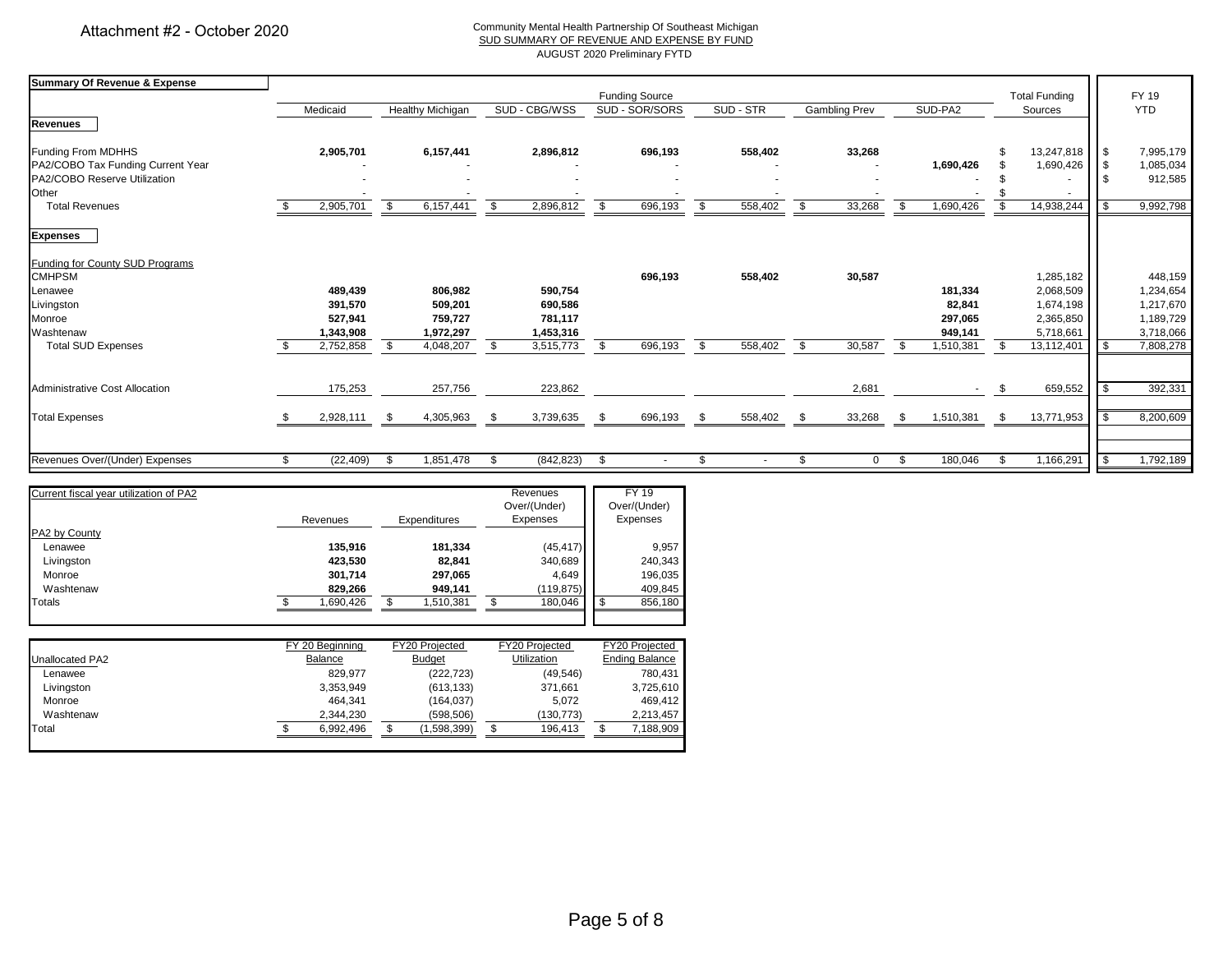# **Community Mental Health Partnership of Southeast Michigan Oversight Policy Board**

### **Preliminary Statement of Revenue and Expenses Notes**

### **The Period Ending August 31, 2020**

### DISCUSSION OF AUGUST 2020 RESULTS

- 1. The Community Block Grant numbers include both the Community Block Grant and the Women's Special Services Grant starting with this month.
- 2. Not reflected in this month's numbers was a \$150,000 larger than budgeted PA2 payment in September.
- 3. As will be discussed at the meeting, the state did not give an amended budget for Block Grant as happened for previous years.
- 4. Healthy Michigan Plan funding remains strong.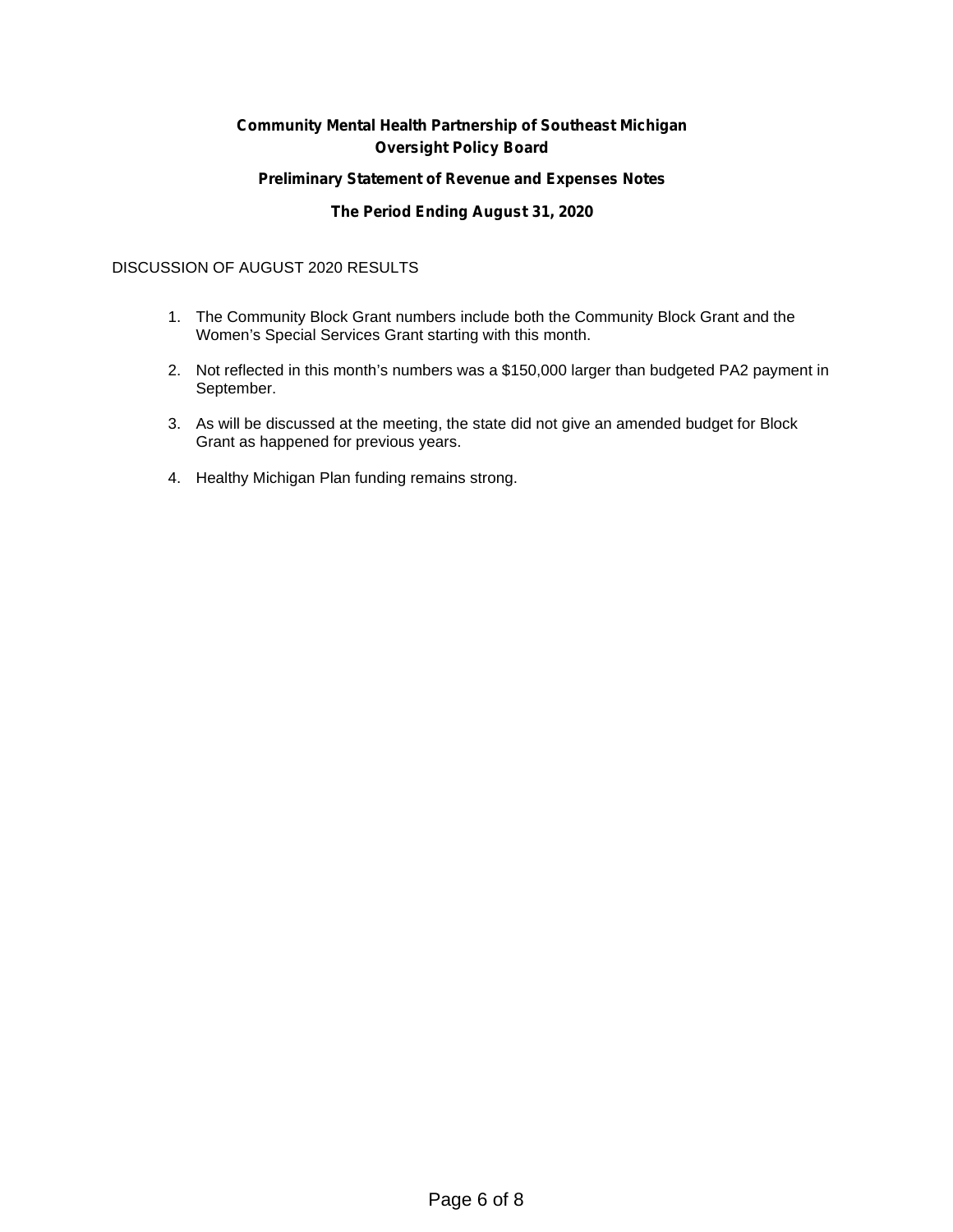### **CMHPSM SUD OVERSIGHT POLICY BOARD**

### **ACTION REQUEST**

FY21 Women's Specialty Services Allocations by County

### **Board Meeting Date:** October 22, 2020

**Action Requested**: Review and approve the below FY21 PA2 funds by county for Women's Specialty Services.

### **Background:**

CMHPSM is currently allocated \$200,000 in Block Grant funding for FY21 Women's Specialty Services. As happens each year, PA2 funds are being requested to cover the costs of these services in the amounts below, in the case the Women's Specialty Services Block Grant allocation does not increase by the end of the fiscal year.

| <b>Type of Project</b> | <b>Contractor</b>                     | <b>Term</b>         | <b>FY21 Block</b><br><b>Grant Funding</b> | <b>FY21 PA2</b><br><b>Funding</b> |  |  |
|------------------------|---------------------------------------|---------------------|-------------------------------------------|-----------------------------------|--|--|
| Women's<br>Specialty   | Lenawee CMH                           | $10/1/20 - 9/30/21$ |                                           | \$23,658                          |  |  |
| Women's<br>Specialty   | Livingston CMH                        | $10/1/20 - 9/30/21$ | \$20,000                                  | \$103,248                         |  |  |
| Women's<br>Specialty   | <b>Catholic Charities</b><br>of SE MI | $10/1/20 - 9/30/21$ | \$80,000                                  | \$114,293                         |  |  |
| Women's<br>Specialty   | Home of New<br>Vision                 | $10/1/20 - 9/30/21$ |                                           | \$347,410                         |  |  |
| Women's<br>Specialty   | Home of New<br>Vision                 | $10/1/20 - 9/30/21$ | \$100,000                                 | \$.<br>15,619                     |  |  |

### **Connection to PIHP/MDHHS Contract, Regional Strategic Plan or Shared Governance Model:**

Ensures supplementary/secondary funding for existing FY20 programs.

**Recommendation**: Approve the use of FY21 PA2 funds for Women's Specialty Services in the amounts of \$ 23,658 (Lenawee); \$ 103,248 (Livingston); \$114,293 (Monroe); and \$363,029 (Washtenaw) for a total of \$604,228.